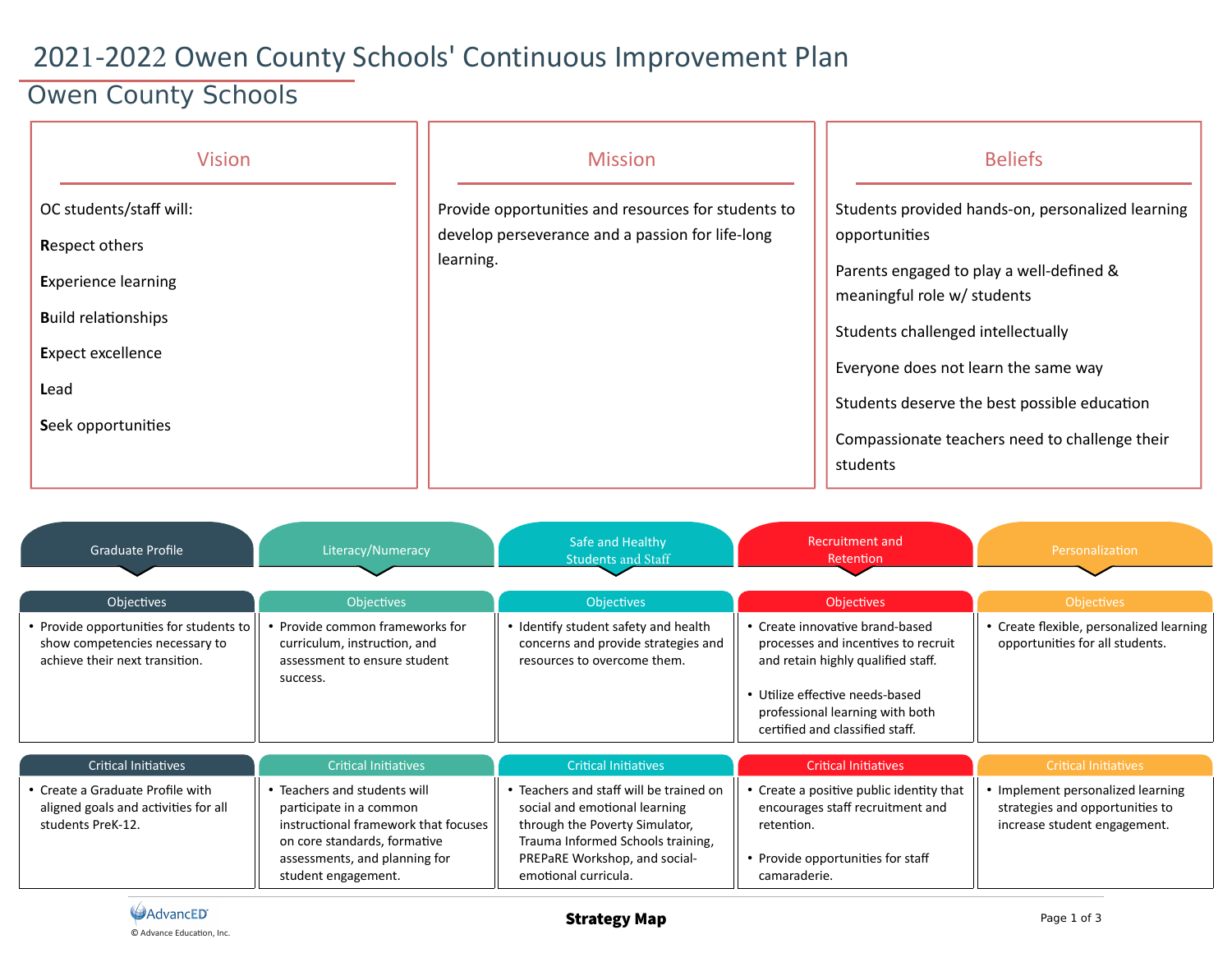| <b>Critical Initiatives</b>                                                                                                                   | <b>Critical Initiatives</b>                                                                                                                                                                                                                                                                                                                               | <b>Critical Initiatives</b>                                                                                                                                                                                                                                                                                                                                                                                                                                                                                                                                                                                                                             | <b>Critical Initiatives</b>                                                                                                                                                                                                                                                                                                                              | <b>Critical Initiatives</b>                                                                                                                                                                                                         |
|-----------------------------------------------------------------------------------------------------------------------------------------------|-----------------------------------------------------------------------------------------------------------------------------------------------------------------------------------------------------------------------------------------------------------------------------------------------------------------------------------------------------------|---------------------------------------------------------------------------------------------------------------------------------------------------------------------------------------------------------------------------------------------------------------------------------------------------------------------------------------------------------------------------------------------------------------------------------------------------------------------------------------------------------------------------------------------------------------------------------------------------------------------------------------------------------|----------------------------------------------------------------------------------------------------------------------------------------------------------------------------------------------------------------------------------------------------------------------------------------------------------------------------------------------------------|-------------------------------------------------------------------------------------------------------------------------------------------------------------------------------------------------------------------------------------|
|                                                                                                                                               | • All schools will select or develop a<br>comprehensive curricula for ELA,<br>Math, Science, Social Studies, and<br>elective courses. Curricula will be<br>researched, analyzed, and approved<br>by SBDM Councils.                                                                                                                                        | • All students in Grades 6-12 will be<br>administered the Resiliency Poll<br>unless an opt-out is selected.<br>• Community partnerships will be<br>identified and developed around the<br>safety and social-emotional needs of<br>students to provide resources and<br>supports.<br>• All schools will complete a school<br>safety audit and will analyze and<br>respond to the findings based on<br>recommendations from the<br>Kentucky Center for School Safety.<br>• A District Wellness Committee will<br>be created to address student health<br>and wellness needs focused on<br>physical activity, nutrition, and<br>social-emotional learning. | • Recognize staff and teacher leaders.<br>• Provide a structured staff induction<br>process.<br>Conduct needs assessments (i.e.<br>surveys, observations, and data<br>analysis) to determine professional<br>learning areas for both certified and<br>classified staff.                                                                                  |                                                                                                                                                                                                                                     |
| <b>Key Measures</b>                                                                                                                           | <b>Key Measures</b>                                                                                                                                                                                                                                                                                                                                       | <b>Key Measures</b>                                                                                                                                                                                                                                                                                                                                                                                                                                                                                                                                                                                                                                     | <b>Key Measures</b>                                                                                                                                                                                                                                                                                                                                      | <b>Key Measures</b>                                                                                                                                                                                                                 |
| • A Graduate Profile with defined<br>transition goals<br>• Focus Group feedback<br>• Graduate Survey data<br>• Annual Stakeholder Survey data | • ELEOT Walkthroughs<br>• Minutes and Agendas of PLCs<br>• Kentucky Framework for Teaching<br>Observations<br>• SBDM Council Agendas and Minutes<br>• OTISS Observation Tool<br>• Lesson Plans<br>• KMIT Observation Tool<br>• Student Engagement Reflection<br>Template<br>• SBDM Agendas and Minutes<br>• Hexagon Tool<br>• Curriculum Documents (maps, | Training Agendas and Attendance<br>Rosters<br>• Annual KIPP Survey Results<br>• Teacher Reflections on Impact on<br><b>Training</b><br>• Resiliency Poll Results<br>• Resiliency Poll Results<br>• Student Support Plans for At-Risk<br><b>Students</b><br>• Student Discipline Data<br>• Student Performance Data<br>• Student Support Plans for At-Risk<br>Students<br>• Student Discipline Data                                                                                                                                                                                                                                                      | • Staff Turnover Rate<br>• Applications in AppliTrack<br>• Employee Entrance and Exit Surveys<br>• Participation in Job Fairs<br>• Attendance at Staff Events<br>• IMPACT Survey Results<br>• Annual Staff Survey Data<br>• Staff Turnover Rate<br>• IMPACT Survey Results<br>• Kentucky Framework for Teaching<br>Observations<br>• Staff Turnover Rate | • Lesson Plans<br>• Student Performance Data<br>• Kentucky Framework for Teaching<br>Observations<br>• OTISS Observation Tool<br>• ELEOT Walkthrough Tool<br>• KMIT Observation Tool<br>• Student Engagement Reflection<br>Template |

Ì